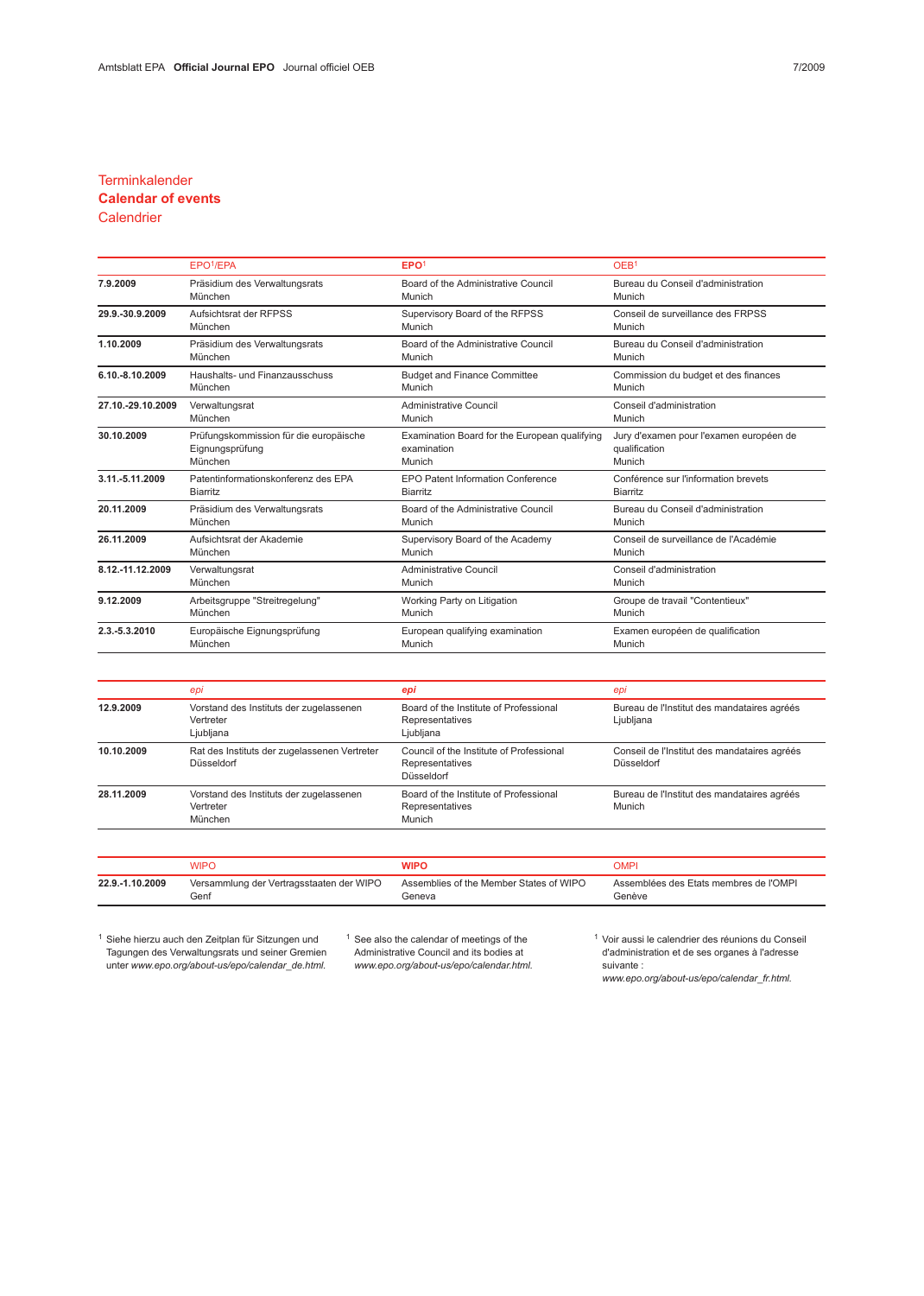#### Sonstige Veranstaltungen

Einrichtungen in den EPÜ-Vertragsstaaten und "Erstreckungsstaaten", die Tagungen zu Themen im Zusammenhang mit dem europäischen Patentsystem oder nationalen Patentsystemen veranstalten, werden gebeten, der Direktion 5.2.2 des EPA im Voraus Einzelheiten zu solchen Tagungen zu nennen, damit sie in diesen Teil des Terminkalenders aufgenommen werden können.

#### Other events

Organisations in the EPC contracting states and "extension states" holding meetings on topics pertaining to the European or national patent systems are invited to send advance details of such meetings to EPO Directorate 5.2.2 for inclusion in this part of the calendar of events.

#### Autres manifestations

Les organisations des Etats parties à la CBE et des "Etats autorisant l'extension" qui prévoient de tenir des réunions sur des sujets en relation avec les systèmes européen et nationaux de brevets sont invitées à communiquer à l'avance des informations à ce sujet à la Direction 5.2.2 de l'OEB, afin qu'elles puissent être publiées dans cette partie du calendrier.

|                 | <b>FR</b>   | ASPI <sup>1</sup>                                                            |                       |                              |
|-----------------|-------------|------------------------------------------------------------------------------|-----------------------|------------------------------|
|                 |             | Préparation au prochain examen européen de qualification, sur la base        |                       |                              |
|                 |             | des épreuves 2008 et 2009.                                                   |                       |                              |
|                 |             | Les modalités et le formulaire d'inscription sont disponibles sur le site de |                       |                              |
|                 |             | l'ASPI : www.aspi.asso.fr.                                                   |                       |                              |
|                 |             | Les corrections des épreuves 2008 sont fixées aux 22 et 23 octobre           |                       |                              |
|                 |             | 2009.                                                                        |                       |                              |
|                 |             | L'examen blanc portant sur les épreuves 2009 aura lieu du 4 au               |                       |                              |
|                 |             | 6 novembre 2009, suivi des corrections les 3 et 4 décembre 2009.             |                       |                              |
| 3.8.-7.8.2009   | <b>DE</b>   | FORUM <sup>2</sup>                                                           | Seminar Nr. 09 08 600 | M. Huppertz, D. G. Molnia,   |
|                 | Heidelberg  | Ausbildungslehrgang im Gewerblichen Rechtsschutz (Patentrecht)               |                       | Dr. H.-J. Wolf               |
| 5.8.-7.8.2009   | <b>DE</b>   | FORUM <sup>2</sup>                                                           | Seminar Nr. 09 08 100 | R. Engels, U. Scharen        |
|                 | Lübeck-     | ForumSommerSpecial Patentrecht                                               |                       |                              |
|                 | Travemünde  |                                                                              |                       |                              |
| 18.8.-20.8.2009 | <b>DE</b>   | FORUM <sup>2</sup>                                                           | Seminar Nr. 09 08 180 | U. Kreutzer, P. Rosenich,    |
|                 | Frankfurt   | <b>EQE Basiskurs</b>                                                         |                       | Dr. K. Lenhard,              |
|                 |             |                                                                              |                       | M. Heinz-Schäfer             |
| 24.8.-28.8.2009 | <b>NL</b>   | FORUM <sup>2</sup>                                                           | Seminar Nr. 09 08 182 |                              |
|                 | Starnberger | Das IP Mandat                                                                |                       |                              |
|                 | See         |                                                                              |                       |                              |
| 31.8.-1.9.2009  | <b>DE</b>   | Management Circle $3$                                                        |                       | Dr. B. Fabry,                |
|                 | München     | <b>Effizientes IP-Management in der Praxis</b>                               |                       | Prof. H. Mohnkopf,           |
|                 |             |                                                                              |                       | Dr. A. Schmitt-Bender        |
| 3.-4.9.2009     | <b>NL</b>   | FORUM <sup>2</sup>                                                           | Seminar Nr. 09 09 184 | Dr. J. Bilang (EPO),         |
|                 | Amsterdam   | IP Protection for plant innovations - Basic legal principles                 |                       | T. Leidereiter, LL.M.,       |
|                 |             |                                                                              |                       | J.W. Meder                   |
| 4.9.-5.9.2009   | <b>DK</b>   | CEIPI <sup>4</sup>                                                           |                       |                              |
|                 | Copenhagen  | Seminars preparing for the European qualifying examination 2010              |                       |                              |
|                 |             | PrePrep Course C                                                             |                       |                              |
| 4.9.-5.9.2009   | FR.         | CEIPI <sup>4</sup>                                                           |                       |                              |
|                 | Paris       | Seminars preparing for the European qualifying examination 2010              |                       |                              |
|                 |             | PrePrep Course D                                                             |                       |                              |
| 7.9.-8.9.2009   | <b>DE</b>   | Management Circle <sup>3</sup>                                               |                       | P. Homberg, Dr. H. Schubert, |
|                 | München     | IP-Management in Kooperationen                                               |                       | Dr. Ing. R. Schwarz          |
| 8.9.-9.9.2009   | <b>DE</b>   | FORUM <sup>2</sup>                                                           | Seminar Nr. 09 09 181 | U. Kreutzer, P. Rosenich     |
|                 | Frankfurt   | EQE 2009 Resitter-Lehrgang Teil D                                            |                       |                              |
| 9.9.-10.9.2009  | <b>DE</b>   | FORUM <sup>2</sup>                                                           | Seminar Nr. 09 09 606 | M. Huppertz                  |
|                 | München     | Basic knowledge of fees & time limits                                        |                       |                              |
| 10.9.-11.9.2009 | <b>DE</b>   | FORUM <sup>2</sup>                                                           | Seminar Nr. 09 09 180 | P. Rosenich                  |
|                 | Frankfurt   | EQE 2009 Resitter-Lehrgang Teil C                                            |                       |                              |

<sup>1</sup> ASPI

Association Française des Spécialistes en Propriété Industrielle de l'Industrie 34bis, rue Vignon, 75009 Paris, France Tél. +33(1) 4266 1819, Fax +33(1) 4266 1739 aspi@finde.asso.fr

<sup>2</sup> FORUM Institut für Management GmbH Postfach 105060, 69040 Heidelberg, Germany Tel. +49 (0)6221 500500, Fax +49 (0)6221 500505 patent@Forum-Institut.de www.forum-institut.de

<sup>3</sup> Management Circle AG Hauptstr. 129, Eschborn, Germany Tel. +49 (0)6221 500500 Fax +49 (0)6196 4722888 kundenservice@managementcircle.de www.managementcircle.de

<sup>4</sup> Centre d'Etudes Internationales de la Propriété Intellectuelle (CEIPI) Section Internationale, Université de Strasbourg, Mme Rosemarie Blott, 11, rue du Maréchal Juin, 67000 Strasbourg, France Tél: +33 (0)388 144592 Fax +33 (0)388 144594 rosemarie.blott@ceipi.edu www.ceipi.edu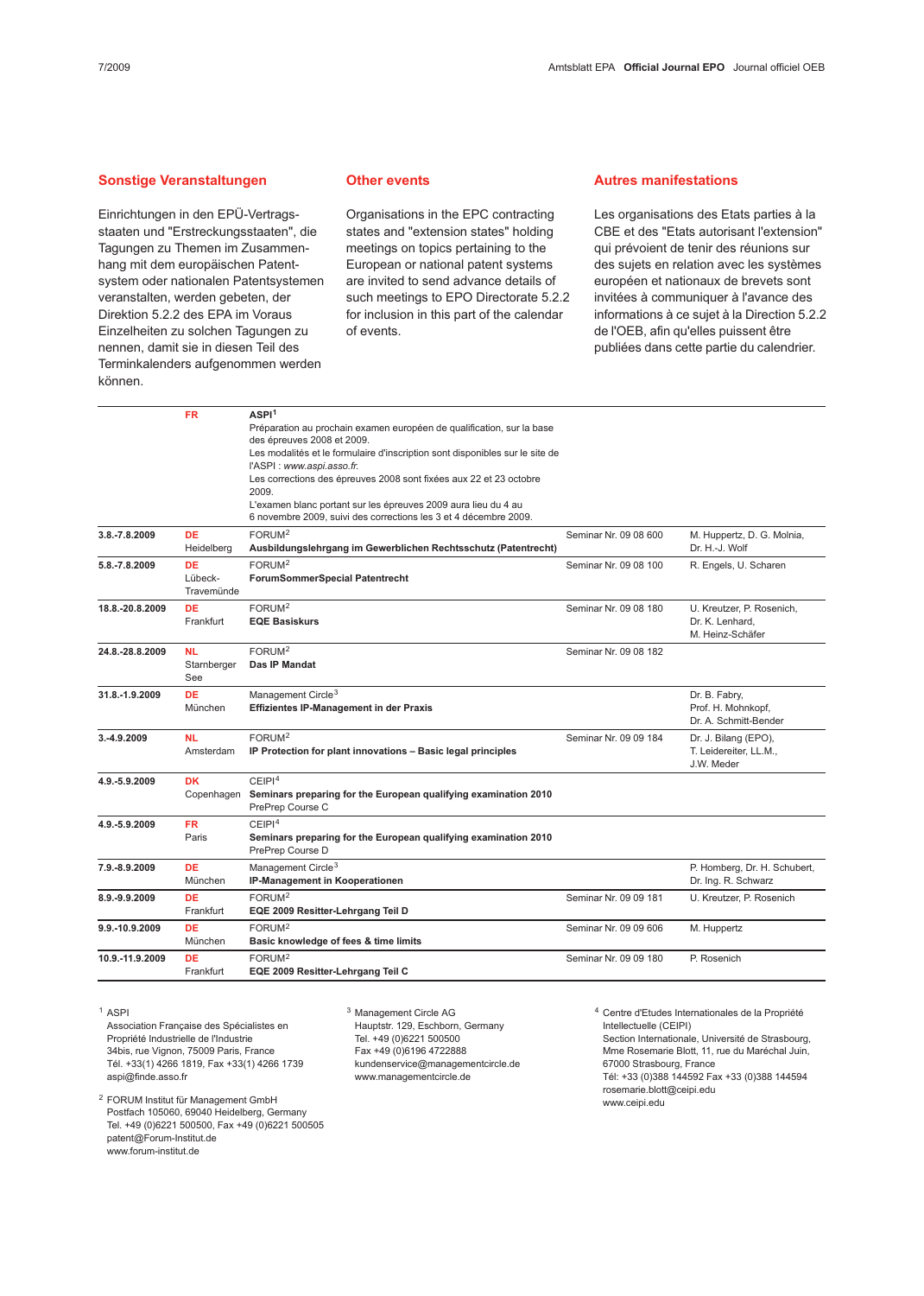| 11.9.2009       | <b>GB</b><br>London     | Management Forum Ltd. <sup>5</sup><br>Patent protection for software-related and business-related<br>inventions in Europe and the United States         | Conference No. H9-5209                         | A. Clelland (EPO), I. Harris,<br>T. May            |
|-----------------|-------------------------|---------------------------------------------------------------------------------------------------------------------------------------------------------|------------------------------------------------|----------------------------------------------------|
| 11.9.-12.9.2009 | ΙT<br>Milan             | CEIPI <sup>4</sup><br>Seminars preparing for the European qualifying examination 2010<br>PrePrep Course C                                               |                                                |                                                    |
| 15.9.-16.9.2009 | DE<br>Berlin            | FORUM <sup>2</sup><br><b>PCT-Schulungskurs II</b>                                                                                                       | Seminar Nr. 09 09 601                          | M. Reischle, E. Wolff (EPA)                        |
| 16.9.-17.9.2009 | <b>FR</b><br>Strasbourg | CEIPI <sup>4</sup><br>Seminars preparing for the European qualifying examination 2010<br>PrePrep Course D                                               |                                                |                                                    |
| 17.9.2009       | <b>GB</b><br>London     | Management Forum Ltd. <sup>5</sup><br>Online filing using PCT-SAFE - a practical course for patent<br>administrators and legal assistants               | Conference No. H9-3209                         | H. Featherby                                       |
| 17.9.-18.9.2009 | <b>GB</b><br>London     | Management Forum Ltd. <sup>5</sup><br>The patent treaties of Europe                                                                                     | Conference No. H9-3109                         | Y. Podbielski (EPO),<br>S. Roberts, E. Wolf (EPO)  |
| 18.9.2009       | FR<br>Strasbourg        | CEIP1 <sup>4</sup><br>Seminars preparing for the European qualifying examination 2010<br>PrePrep Course C                                               |                                                |                                                    |
| 18.9.2009       | <b>GB</b><br>London     | Management Forum Ltd. <sup>5</sup><br>EPO online filing $-$ a practical course for patent administrators and<br>legal assistants                        | Conference No. H9-3309                         | B. Scholz-Nieuwdorp (EPO)                          |
| 18.9.-19.9.2009 | ΙT<br>Milan             | CEIP1 <sup>4</sup><br>Seminars preparing for the European qualifying examination 2010<br>PrePrep Course D                                               |                                                |                                                    |
| 19.9.2009       | <b>FR</b><br>Strasbourg | CEIPI <sup>4</sup><br>Seminars preparing for the European qualifying examination 2010<br>PrePrep Course AB                                              |                                                |                                                    |
| 22.9.2009       | <b>GB</b><br>London     | Management Forum Ltd. <sup>5</sup><br>Drafting effective pharmaceutical patent claims                                                                   | Conference No. H9-5509                         | Dr. O. Kingsbury, Dr. A. Tridico,<br>Dr. P. Webber |
| 23.9.-24.9.2009 | <b>DK</b>               | FORUM <sup>2</sup><br>Copenhagen The European Patent System                                                                                             | Conference No. 09 09 602                       | A. Berglund-Werner (EPO),<br>M. Huppertz           |
| 24.9.-2.10.2009 | <b>DE</b><br>Munich     | Hoffmann Eitle <sup>6</sup><br>Euro Law Course - Patent Prosecution and Litigation in Europe                                                            |                                                |                                                    |
| 25.9.2009       | <b>FR</b><br>Paris      | CEIP1 <sup>4</sup><br>Seminars preparing for the European qualifying examination 2010<br>PrePrep Course AB                                              |                                                |                                                    |
| 25.9.-26.9.2009 | <b>DK</b><br>Copenhagen | CEIP1 <sup>4</sup><br>Seminars preparing for the European qualifying examination 2010<br>PrePrep Course AB                                              |                                                |                                                    |
| 26.9.2009       | <b>FR</b><br>Paris      | CEIPI <sup>4</sup><br>Seminars preparing for the European qualifying examination 2010<br>PrePrep Course C                                               |                                                |                                                    |
| 29.9.-30.9.2009 | DE<br>Stuttgart         | FORUM <sup>2</sup><br>Die Ausarbeitung von Patentansprüchen II<br>Vertiefungs-Seminar A: Technik/Physik<br>Vertiefungs-Seminar B: Chemie/Biotechnologie | Seminar Nr. 09 09 101<br>Seminar Nr. 09 09 102 | M. Deissler<br>Dr. J. B. Krauss                    |
| 1.10.2009       | <b>GB</b><br>London     | Management Forum Ltd. <sup>5</sup><br>Oppositions and appeals - the European case law                                                                   | Conference No. H10-3109                        | G. Ashley (EPO),<br>C. Rennie-Smith (EPO)          |
| 1.10.-2.10.2009 | <b>NL</b><br>Amsterdam  | FORUM <sup>2</sup><br>Intellectual Property Protection for Plant Innovation 2009                                                                        | Conference No. 09 10 180                       | Dr M. Kock, T. Leidereiter,<br>J. Vanhemelrijck    |
| 2.10.2009       | <b>GB</b><br>London     | Management Forum Ltd. <sup>5</sup><br>Patents - the EPO case law                                                                                        | Conference No. H10-3209                        | G. Ashley (EPO),<br>C. Rennie-Smith (EPO)          |
| 2.10.-3.10.2009 | DK<br>Copenhagen        | CEIPI <sup>4</sup><br>Seminars preparing for the European qualifying examination 2010<br>PrePrep Course D                                               |                                                |                                                    |

<sup>2</sup> FORUM Institut für Management GmbH Postfach 105060, 69040 Heidelberg, Germany Tel. +49 (0)6221 500500, Fax +49 (0)6221 500505 patent@Forum-Institut.de www.forum-institut.de

<sup>4</sup> Centre d'Etudes Internationales de la Propriété Intellectuelle (CEIPI)

Section Internationale, Université de Strasbourg, Mme Rosemarie Blott, 11, rue du Maréchal Juin, 67000 Strasbourg, France Tél: +33 (0)388 144592 Fax +33 (0)388 144594 rosemarie.blott@ceipi.edu www.ceipi.edu

<sup>5</sup> Management Forum Ltd. 98-100 Maybury Road, Woking, Surrey, GU21 5JL, United Kingdom Tel. +44 (0)1483 730071, Fax +44 (0)1483 730008 info@management-forum.co.uk www.management-forum.co.uk

<sup>6</sup> Hoffmann Eitle Arabellastr. 4, 81925 München, Germany Tel. +49 (0)89 924090 Fax +49 (0)89 918356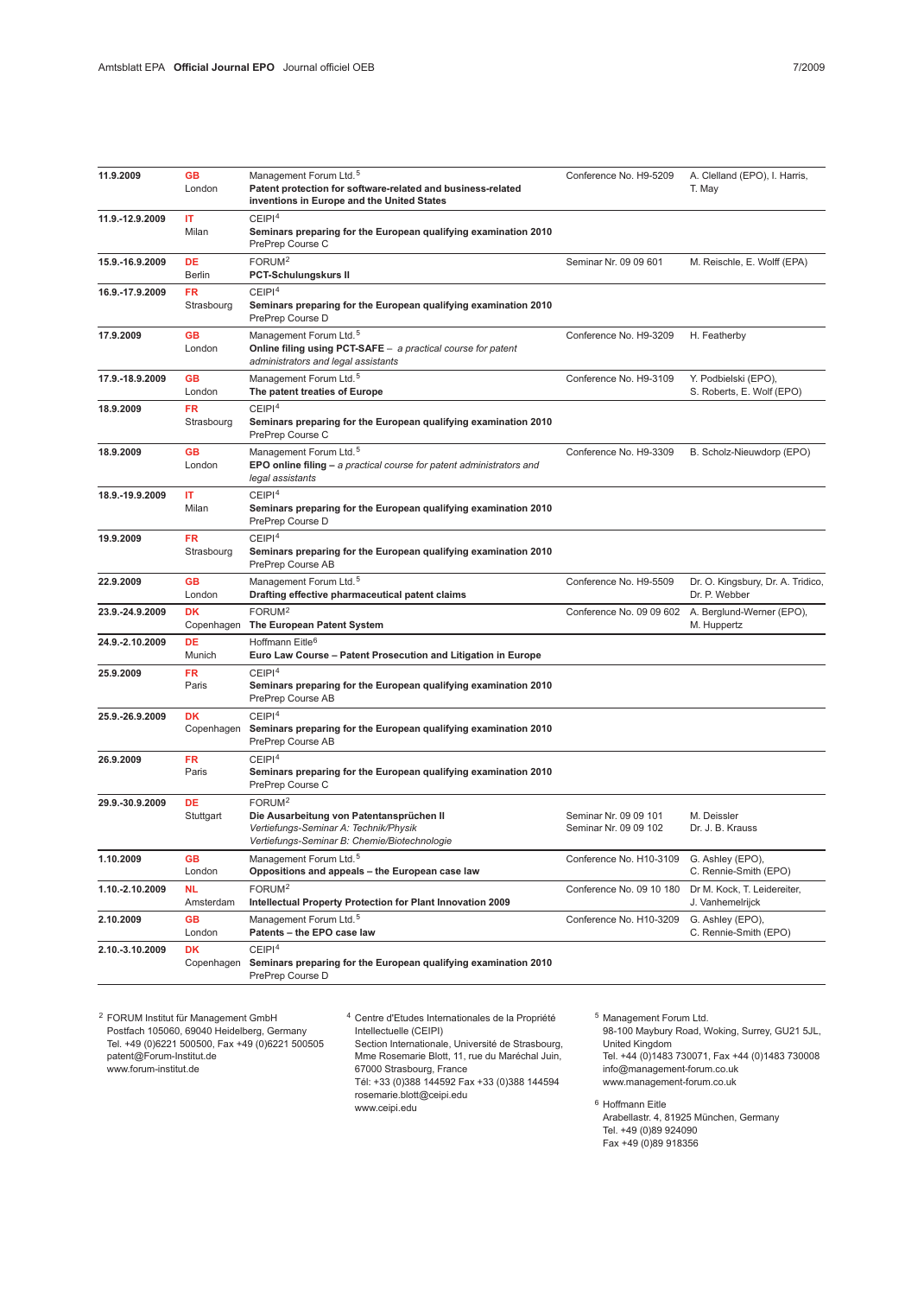| 2.10.-3.10.2009      | <b>ES</b>            | CEIPI <sup>4</sup>                                                                                                                      |                         |                                                           |
|----------------------|----------------------|-----------------------------------------------------------------------------------------------------------------------------------------|-------------------------|-----------------------------------------------------------|
|                      | Barcelona            | Seminars preparing for the European qualifying examination 2010<br>PrePrep Course C                                                     |                         |                                                           |
| 6.10.-7.10.2009      | <b>DE</b>            | REBEL <sup>7</sup>                                                                                                                      |                         |                                                           |
|                      | <b>Bernried</b>      | Intensivseminar Teil I:                                                                                                                 |                         |                                                           |
|                      | (Starnberger<br>See) | Anmeldung von nationalen und internationalen Patenten,<br>Gebrauchsmustern, Marken und Geschmacksmustern in der Praxis                  |                         |                                                           |
|                      |                      | sowie Grundlagen des Arbeitnehmererfindungsrechts                                                                                       |                         |                                                           |
| 7.10.-8.10.2009      | <b>DE</b>            | FORUM <sup>2</sup>                                                                                                                      | Seminar Nr. 09 10 606   | M. Huppertz                                               |
|                      | Düsseldorf           | Einstieg in den gewerblichen Rechtsschutz                                                                                               |                         |                                                           |
| 8.10.-9.10.2009      | <b>DE</b>            | FORUM <sup>2</sup>                                                                                                                      | Seminar Nr. 09 10 103   | Prof. Dr. K. Bartenbach,                                  |
|                      | Hamburg              | Die Erfindervergütung in der Praxis                                                                                                     |                         | Dipl.-Ing. P. Karge                                       |
| 8.10.-9.10.2009      | <b>GB</b>            | Management Forum Ltd. <sup>5</sup>                                                                                                      | Conference No. H10-3009 |                                                           |
|                      | London               | 8th annual conference for senior patent administrators                                                                                  |                         |                                                           |
| 9.10.-10.10.2009     | IT                   | CEIP1 <sup>4</sup>                                                                                                                      |                         |                                                           |
|                      | Milan                | Seminars preparing for the European qualifying examination 2010<br>PrePrep Course AB                                                    |                         |                                                           |
| 12.10.-13.10.2009    | <b>DE</b>            | FORUM <sup>2</sup>                                                                                                                      | Seminar Nr. 09 10 600   | Prof. Dr. A. Götzberger,                                  |
|                      | München              | Internationales Patentrecht - Aktuelle Entwicklungen                                                                                    |                         | K. Naumann, M. Reischle,                                  |
|                      |                      |                                                                                                                                         |                         | U. Waasmaier,                                             |
|                      |                      |                                                                                                                                         |                         | T. Westhues (EPA)                                         |
| 19.10.-20.10.2009 ES | Madrid               | Centre de Patents de la Universitat de Barcelona and Oficina Española<br>de Patentes y Marcaswww.pcb.ub.es/centredepatents <sup>8</sup> |                         | Drs T. Bausch, L. Polz,<br>J. Renken, J. Taormino         |
|                      |                      | Patents in Life Sciences: An In-depth and Updated Course for                                                                            |                         |                                                           |
|                      |                      | <b>Practitioners</b>                                                                                                                    |                         |                                                           |
| 21.10.-22.10.2009    | ES                   | Centre de Patents de la Universitat de Barcelona and Oficina Española                                                                   |                         | Drs T. Bausch, L. Polz,                                   |
|                      | Barcelona            | de Patentes y Marcas <sup>8</sup>                                                                                                       |                         | J. Renken, J. Taormino                                    |
|                      |                      | Patents in Life Sciences: An In-depth and Updated Course for<br><b>Practitioners</b>                                                    |                         |                                                           |
| 22.10.-23.10.2009 DE |                      | VPP <sup>9</sup>                                                                                                                        |                         |                                                           |
|                      | Münster              | Herbstfachtagung                                                                                                                        |                         |                                                           |
| 22.10.-23.10.2009    | <b>DE</b>            | FORUM <sup>2</sup>                                                                                                                      | Seminar Nr. 09 10 602   | Y. Coeckelbergs                                           |
|                      | München              | PCT-Schulungskurs I                                                                                                                     |                         |                                                           |
| 23.10.-24.10.2009    | ES                   | CEIPI <sup>4</sup>                                                                                                                      |                         |                                                           |
|                      | Barcelona            | Seminars preparing for the European qualifying examination 2010                                                                         |                         |                                                           |
|                      |                      | PrePrep Course D                                                                                                                        |                         |                                                           |
|                      | <b>DE</b><br>Köln    | FORUM <sup>2</sup><br>Einführung in das Patentwesen I                                                                                   |                         | Dr. A. Bieberbach,<br>Prof. Dr.-Ing. Dr. jur. U. Fitzner, |
| 26.10.2009           |                      | <b>Basis-Seminar</b>                                                                                                                    | Seminar Nr. 09 10 101   | Dipl.-Ing. B. Geyer,                                      |
| 27.10.-28.10.2009    |                      | Haupt-Seminar                                                                                                                           | Seminar Nr. 09 10 102   | Dipl.-Ing. B. Tödte                                       |
| 27.10.2009           | <b>DE</b>            | FORUM <sup>2</sup>                                                                                                                      | Seminar Nr. 09 10 604   | M. Huppertz                                               |
|                      | Düsseldorf           | Die Organisation eines Patentsekretariats                                                                                               |                         |                                                           |
| 27.10.-28.10.2009    | DE                   | FORUM <sup>2</sup>                                                                                                                      | Seminar Nr. 09 10 601   | K. Naumann                                                |
|                      | Düsseldorf           | EPA-Schulungskurs I                                                                                                                     |                         |                                                           |
| 28.10.2009           | <b>DE</b>            | FORUM <sup>2</sup>                                                                                                                      | Seminar Nr. 09 10 605   | M. Huppertz                                               |
|                      | Düsseldorf           | Fristen & Gebühren                                                                                                                      |                         |                                                           |
| 10.11.-11.11.2009    | <b>DE</b><br>Köln    | FORUM <sup>2</sup><br>Das Recht der Arbeitnehmererfindung                                                                               | Seminar Nr. 09 11 141   | Prof. Dr. K. Bartenbach                                   |
| 10.11.-11.11.2009    | <b>DE</b>            | FORUM <sup>2</sup>                                                                                                                      | Seminar Nr. 09 11 607   | M. Huppertz                                               |
|                      | Düsseldorf           | Gewerblicher Rechtsschutz II                                                                                                            |                         |                                                           |
| 16.11.-27.11.2009    | <b>ES</b>            | Centre de Patents de la Universitat de Barcelona and Oficina Española                                                                   |                         |                                                           |
|                      | Madrid               | de Patentes y Marcas <sup>8</sup><br>Course on Patents a d Utility Models (XXII Edition)                                                |                         |                                                           |
|                      |                      |                                                                                                                                         |                         |                                                           |

<sup>2</sup> FORUM Institut für Management GmbH Postfach 105060, 69040 Heidelberg, Germany Tel. +49 (0)6221 500500, Fax +49 (0)6221 500505 patent@Forum-Institut.de www.forum-institut.de

- <sup>4</sup> Centre d'Etudes Internationales de la Propriété Intellectuelle (CEIPI) Section Internationale, Université de Strasbourg, Mme Rosemarie Blott, 11, rue du Maréchal Juin, 67000 Strasbourg, France
- Tél: +33 (0)388 144592 Fax +33 (0)388 144594 rosemarie.blott@ceipi.edu

www.ceipi.edu

<sup>5</sup> Management Forum Ltd. 98-100 Maybury Road, Woking, Surrey, GU21 5JL, United Kingdom Tel. +44 (0)1483 730071, Fax +44 (0)1483 730008 info@management-forum.co.uk www.management-forum.co.uk

<sup>7</sup> REBEL Dipl.-Ing. Dieter Rebel, Leiter einer Patentprüfungsabteilung und Dozent St.-Anna-Weg 6, 82362 Weilheim, Germany Tel. +49 (0)881 4179635, Fax +49 (0)881 4179636 dieter-relbel@t-online.de www.rebel-seminare.de

<sup>8</sup> Centre de Patents de la Universitat de Barcelona Parc Científic de Barcelona, Baldiri Reixac 4, 08028 Barcelona, Spain Tel. +34 93 4034511, Fax +34 93 4034517 nuria.sans@pcb.ub.es

<sup>9</sup> VPP-Geschäftsstelle Sigrid Schilling, Uhlandstr. 1, 47239 Duisburg, **Germany** Tel. +49 (0)2151 940236, Fax +49 (0) 2151 940237 vpp.schilling@vpp-patent.de www.vpp-patent.de